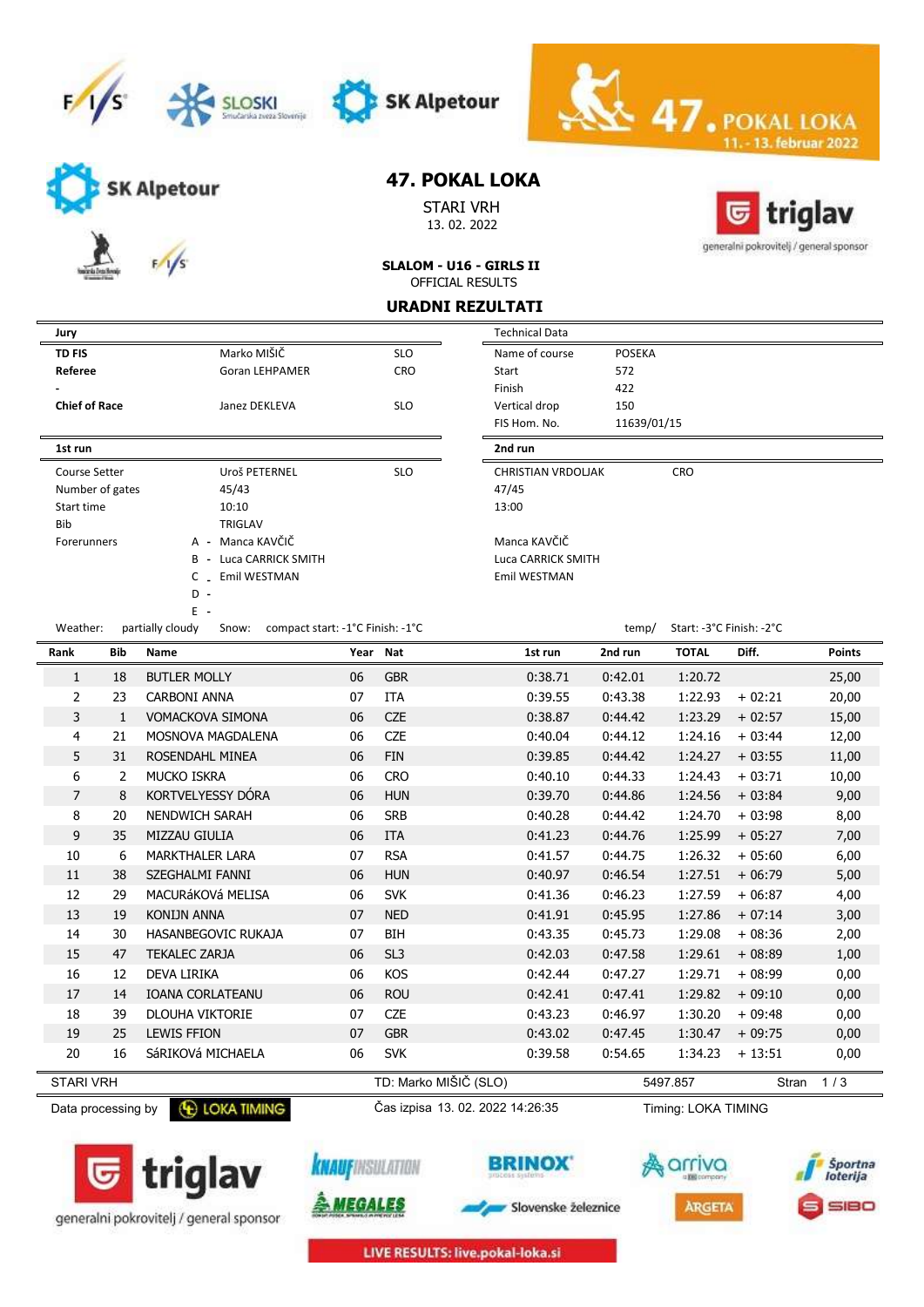





SK Alpetour

STARI VRH 13. 02. 2022



**13. februar 2022** 

 $\leq 47.$ POI

generalni pokrovitelj / general sponsor

SLALOM - U16 - GIRLS II OFFICIAL RESULTS

URADNI REZULTATI

| Rank | Bib | Name             | Year | Nat             | 1st run | 2nd run | ΤΟΤΑL   | Diff.             | <b>Points</b> |
|------|-----|------------------|------|-----------------|---------|---------|---------|-------------------|---------------|
|      | 42  | <b>MERC ANA</b>  | 06   | SL <sub>2</sub> | 0:53.16 | 0:47.02 | 1:40.18 | $+19:46$          | 0,00          |
|      | 40  | VULGANOVÁ VANESA | 06   | <b>SVK</b>      | 0:42.79 | 0:59.64 |         | $1:42.43 + 21:71$ | 0,00          |

### DID NOT FINISH 1st RUN

| <b>Bib</b> | <b>Name</b>                 |    | Year Nat        |
|------------|-----------------------------|----|-----------------|
| 4          | LIKIC INA                   | 06 | <b>BIH</b>      |
| 22         | <b>MARTENS LARA</b>         | 07 | <b>NED</b>      |
| 24         | <b>VUKASOVIC ANASTASIJA</b> | 06 | <b>MNE</b>      |
| 26         | FERNANDEZ ANTONIA PAZ       | 07 | <b>CHI</b>      |
| 28         | <b>BOKAL ANA</b>            | 06 | <b>SLO</b>      |
| 34         | <b>TUTT HOLLY</b>           | 07 | <b>GBR</b>      |
| 45         | MUROVEC LORI                | 07 | SL <sub>3</sub> |
| 48         | ZALOKAR ANJA                | 06 | SL <sub>3</sub> |

#### DID NOT FINISH 2.nd RUN

| <b>Bib</b> | <b>Name</b>             |    | Year Nat        |  |
|------------|-------------------------|----|-----------------|--|
| 3          | TURNER DAKOTA           | 06 | <b>AUS</b>      |  |
| 7          | MILEVSKA EVA            | 07 | <b>MKD</b>      |  |
| 9          | <b>QUINZ GINEVRA</b>    | 06 | <b>ITA</b>      |  |
| 10         | DJUROVIC EMILIJA        | 07 | <b>SRB</b>      |  |
| 11         | POKLEPOVIC AGUSTINA     | 07 | ARG             |  |
| 13         | FRIAS MUNOZ JULIETA     | 07 | <b>CHI</b>      |  |
| 15         | RADELJ TIJA             | 07 | <b>SLO</b>      |  |
| 17         | <b>BJORKSTEN AMELIE</b> | 06 | <b>FIN</b>      |  |
| 27         | PÁRTOS ALEXA            | 06 | <b>HUN</b>      |  |
| 33         | DROBNJAK ANASTASIJA     | 06 | <b>SRB</b>      |  |
| 36         | <b>GUTIERREZ AMELIA</b> | 06 | <b>CHI</b>      |  |
| 37         | OMERZU ULA              | 06 | <b>SLO</b>      |  |
| 43         | <b>DOLINAR MANCA</b>    | 07 | SL <sub>2</sub> |  |
| 44         | ZIZEK ZALA URSKA        | 07 | SL <sub>2</sub> |  |
| 46         | <b>MARINSEK MIJA</b>    | 07 | SL <sub>3</sub> |  |